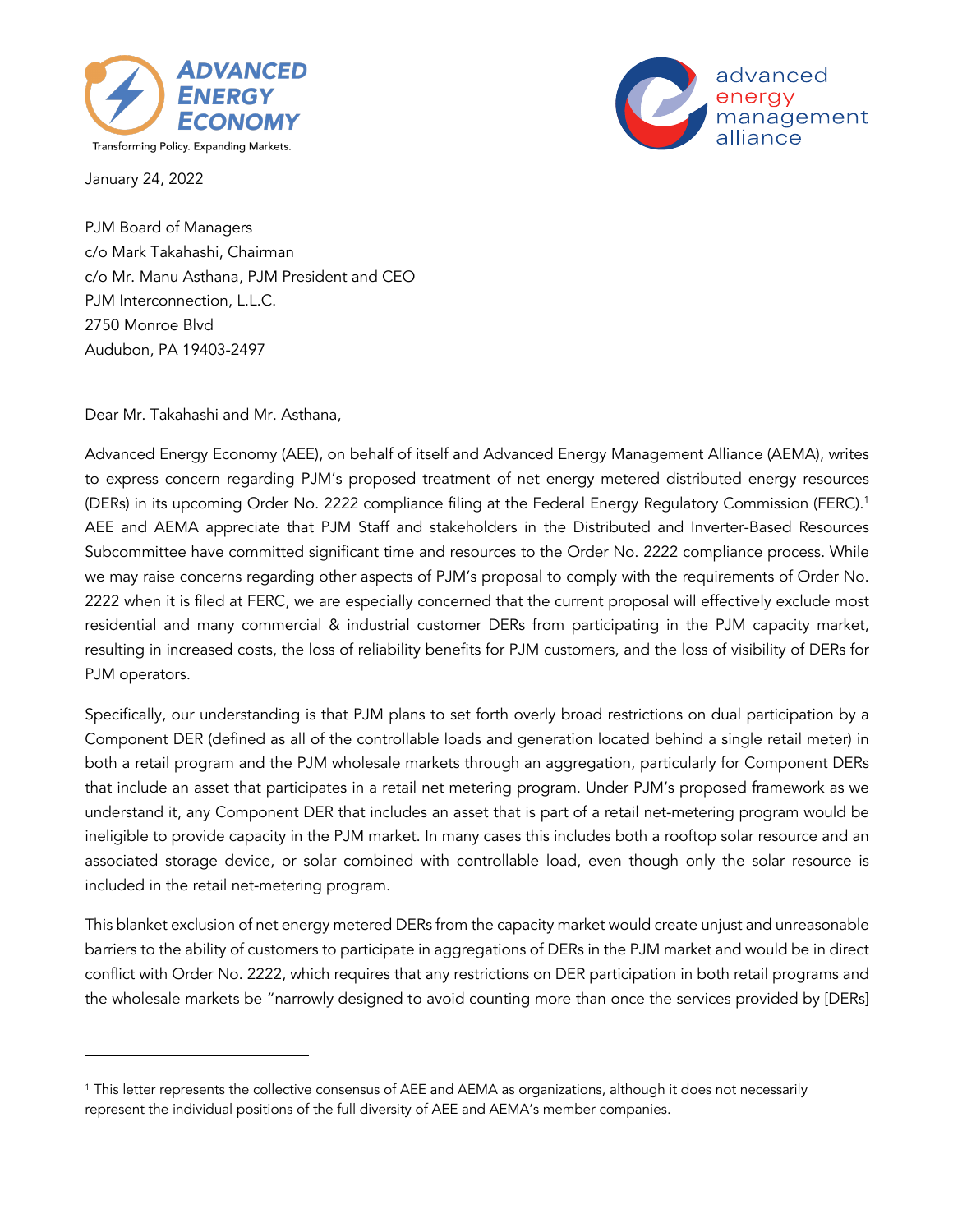in RTO/ISO markets."2 Such a prohibition is unnecessarily broad, considering that the DERs most likely to be paired with solar are often not monetized through net metering programs, especially for capacity purposes. In creating this prohibition, PJM has failed to provide evidence that net metering programs already compensate these DERs for capacity.

Net energy metered resources represent a substantial number of DERs within PJM states. PJM estimates approximately 7,000 MW of non-wholesale DER in the region and predicts that power from rooftop solar installations will reach nearly 12,000 MW over the next 15 years. <sup>3</sup> This is a significant resource that can provide real value to PJM, especially when paired with batteries and electric vehicles. AEE and AEMA are concerned that the proposed blanket restriction on the participation of net energy metered DERs in the PJM capacity market will exclude a broad swath of customers from the PJM market (especially residential but also many commercial and industrial customers), leading to substantial out-of-market activity with no visibility for PJM grid operators. This would result in the loss of the reliability and market efficiency contributions of numerous resources in existence or under development in the PJM region in response to state policy and customer preferences, such as rooftop solar, energy storage, bidirectional electric vehicles and charging equipment, and demand response enabled by smart thermostats and home devices.

As we understand it, PJM is concerned that the existence of net energy metering compensation would act as a barrier to an aggregated DER meeting its obligations as a capacity resource. To the contrary, as demonstrated in other markets (in particular, ISO New England), it is entirely possible for the host customer of a net metered solar resource to be compensated by its electric utility under the net energy metering rules, and for the utility to be paid for the energy injections into the wholesale market, while operating in conformance with capacity market rules regarding energy market participation as they apply to intermittent generation. For locations that also include storage, a blanket prohibition on capacity market participation is doubly problematic. As noted above, only the solar resource is included in the net energy metering program, and the battery storage provides a degree of control over the site's energy output that enhances its ability to contribute to reliable and efficient system operations.

In conclusion, our organizations respectfully ask that PJM avoid overly broad restrictions on dual participation of DERs in both retail programs and the PJM markets and ensure that DERs can provide all of the services they are capable of providing through aggregation in PJM.

<sup>2</sup> *Participation of Distributed Energy Resource Aggregations in Markets Operated by Regional Transmission Organizations and Independent System Operators*, Order No. 2222, 172 FERC ¶ 61,247 at P 160 (2020), *order on reh'g*, Order No. 2222-A, 174 FERC ¶ 61,197 (2021), *order on reh'g*, Order No. 2222-B, 175 FERC ¶ 61,227 (2021).

<sup>&</sup>lt;sup>3</sup> PJM Distributed Energy Resources, https://www.pjm.com/-/media/about-pjm/newsroom/fact-sheets/distributed-energyresources.ashx?la=en; PJM Inside Lines – Growth of Solar on PJM's Horizon, https://insidelines.pjm.com/growth-of-solar-onpjms-horizon/